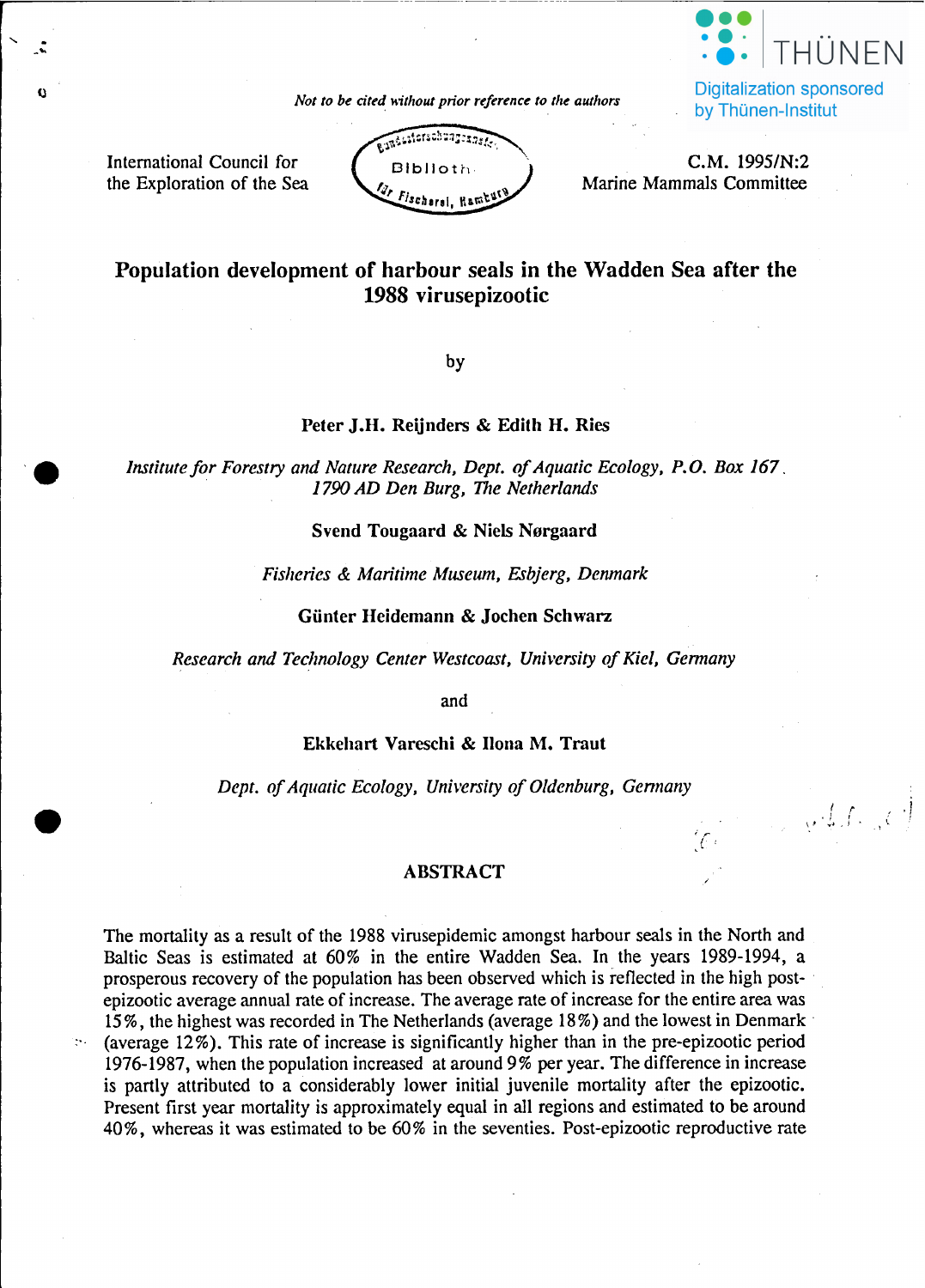in The Netherlands is significantly higher (respectively 20% on average compared to  $12\n-14%$ before 1988, it is somewhat higher in Niedersachsen (20 respeciively 16%), slightly lower in Schleswig-Holstein (23 respectively 20%), whereas it did not change in Denmark (average 17%). It is hypothesised that the improved reproductive rate in The Netherlands might be a result of selective mortality during the epidemic, which· affecting within the adult female segment predominantly those that did nor reproduce.

,.

*a* <sup>1</sup>

•

It is emphasised that though the population is recovering weIl, its present size (almost 9000 animals in 1994) is still only one quarter of the estimated reference figure. Whether the recovery will continue at its present rate, will depend on environmental conditions in the area, such as pollution and disturbance. Furthermore an eventual recurrent flickering of the epidemie can not be excluded.

#### **INTRODUCTION**

The harbour seal population in the Wadden Sea can be regarded as a discrete population, with insignificant exchange with other North Sea or Baltic stocks. The different subpopulations have been drastically depleted in the past as a result of overhunting (Reijnders • 1992). After hunting was stopped in the last area in the Wadden Sea in 1976, the population recovered elearly (Reijnders *er al.* 1990). However, as a consequence of a virusepidemie in 1988, this recovery was interrupted and the population is assumed to be reduced by approximately 60% (Schwarz & Heidemann 1994). In order to provide favourable eonditions for a successful recovery of the Wadden Sea population, it was planned to design a long term eonservation and management plan (CWSS 1992). The development of that plan and implementation of related studies required elose cooperation between the countries involved, and a comprehensive 5-years research plan was drafted. Through these studies it became clear that in the years after the epizootie the population recovercd prosperously as was reflected in the high post-epizootie rate of increase. This paper discusses the population development and the course of the parameters population size, reproductive rate and initial juvenile mortality, for the entire population as weIl as for the different subpopulations.

## **METHODS**

#### surveys

The basic data for the analyses in this paper originate from census results obtained during aerial surveys carried out in the period between 1989 and 1994. TraditionaIly, each of the countries bordering the \Vadden Sea carricd out these surveys in their own region, namely Denmark, Schleswig-Holstein, Niedersachsen and The Netherlands. For this project the survey flights were synchronised and designed to cover all the haul-out sites within each of the regions under, as far as possible, similar tidal stages within one flight. Usually 8-10 flights per year have been carricd out in each region. The main data were collected during the pupping season, therefore four to five flights were performed between June and July to obtain the pupping curve (Reijnders 1978). Information on the distribution and number of harbour seals in the Wadden Sea was also collected during these flights, but additional flights proved indispensable to complete the information on animaIS hauled-out during the moult (August).

Surveys were carried out simultaneously in all regions, preferably when low-tide occurred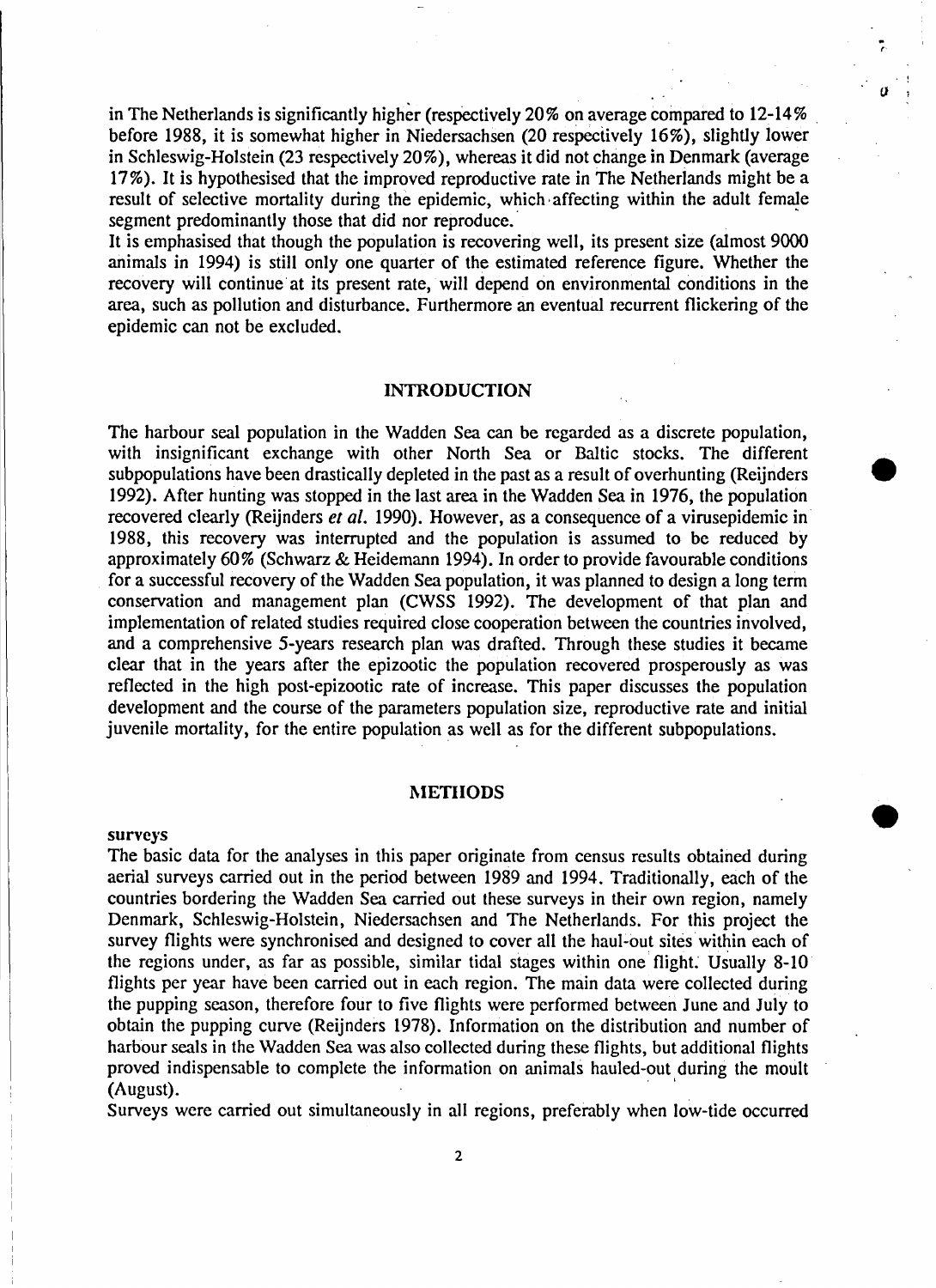around mid-day, and weather conditions were suitable. Notwithstanding, in some cases conditions were such that in a region alternative days had to be found.

# data processing

### *maximum number of seals*

For each region the maximum number of seals counted was used as a minimum estimate for a specific year as it can be expected that some individuals are not hauled out and thus missed during the survey. The annual figure for the minimum estimate of the harbour seal population in the entire Wadden Sea, was derived from the sum of the minimum estimates of the regions.

### *reproductive rates*

Accordingly, the reproductive rate for the separate regions is expressed as the percentage of the maximum number of pups observed per maximum total number of seals observed. For . the entire Wadden Sea, the respective maximum numbers of pups are added and expressed as a percentage of the summed maxima for each region.

#### *initial juvenile monaliry*

A method to estimate initial juvenile mortality in harbour seals is described in detail in Fransz & Reijnders (1978) and in Fransz (1979). In their recruitment model, the time from the first pup reported to the moment the maximum number of pups was observed  $(t_{\text{max}})$  and the total length of the whelping period (1.) were used to provide a first estimate of the juvenile mortality (M). Around this first estimate a series of different values for M were tried in the model to generate a curve with the best fit to the field data. It is emphasised that after approximately four weeks of age the pups are weaned and do not haul-out as frequently as during the lactation period. Furthermore, after about 4-5 weeks of age it becomes gradually difficult to distinguish pups from yearlings and therefore this age group was not counted separately any more. After six weeks of age, many pups leave the breeding area and might haul-out less frequently than before. Due to these factors, juvenile mortality could be overestimated if the basic model was run for aperiod extending four weeks after the start of the whelping season. The model was therefore modified, taking into account the potential bias in' relating pups observed, to survival of pups. However, it becomes gradually complicated to quantify the possible error introduced and therefore the model was generally applied only for at most 7 weeks after the start of the whelping season. The observations on the abundance of pups in the course of the whelping season, carried out in the different regions of the Wadden Sea during 1989-1994, formed the basic material used in the recruitment model. Data for the entire Wadden Sea were obtained by using the pup-curves for each region. At a given Julian day, thc number for each region was taken from the respective curve and added to provide the sum. The length of the whelping period for the entire Wadden Sea, was obtained by the ending date of the last starting whelping period in a region and that was compared with the date of the region where the whelping period started first.

#### RESULTS

#### population dcvclopmcnt

•

During the study period, from 1989 to 1994, a total of 237 aerial surveys were carried out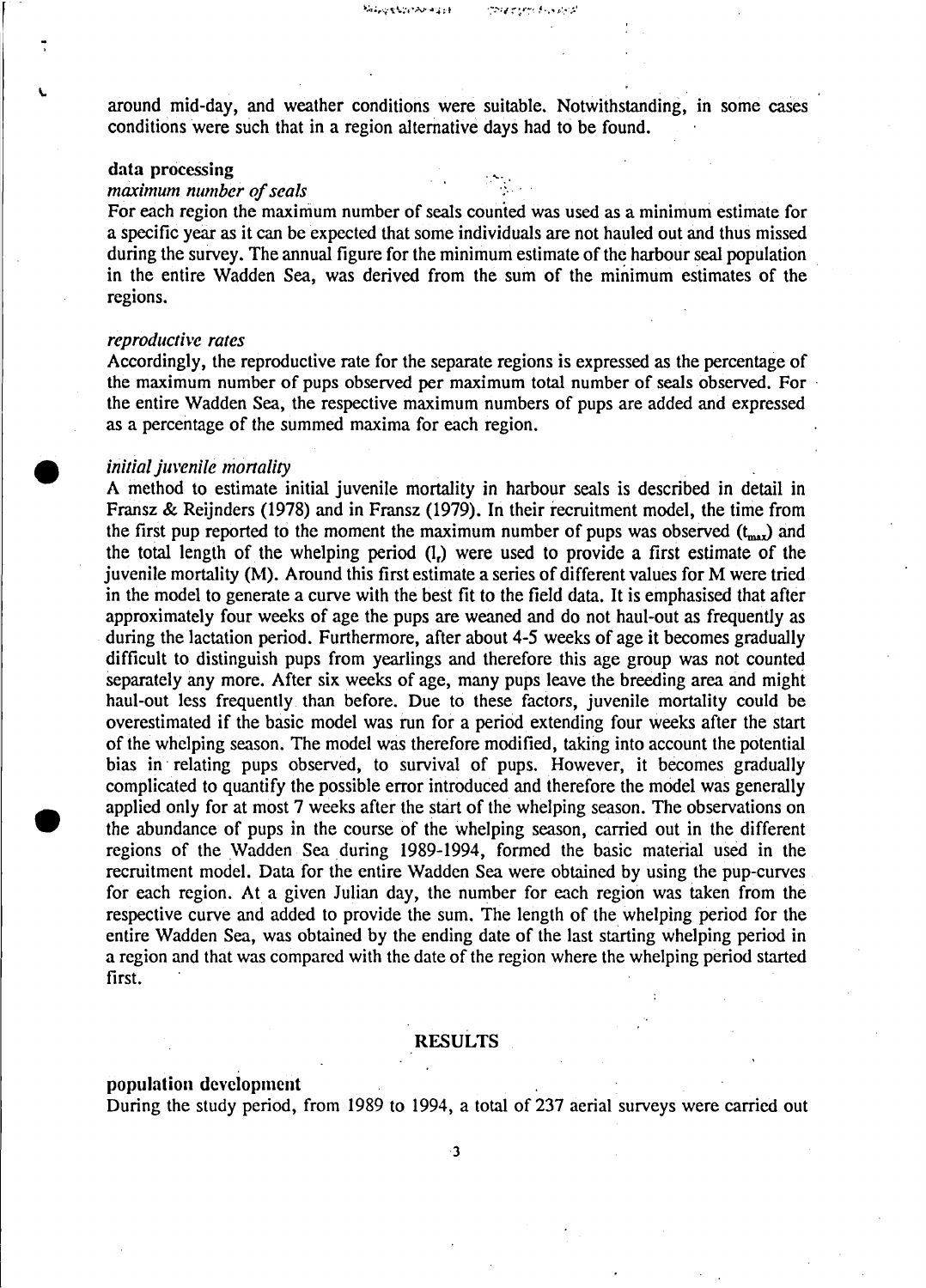in the different regions of the Wadden Sea.

The annual maximum number of harbour seals counted in the Wadden Sea are shown in figure 1. The sum of the different regions indicates a minimum estimate of the actual size of the harbour seal population in the Wadden Sea. It is evident that the total numbers observed increased substantially since 1989. By 1994, a total of almost 9000 animals were reported, more than twice the number observed in 1989. The annual instantaneous rate of increase was on average 15%. The highest rate was observed among the stock in The Netherlands (18%), and the lowest in Denmark (12%).





# reproductive rates

The reproductive rates, expressed as the ratio of the maximum numbers of pups counted per maximum number of seals (including pups) counted, are given for the different regions and the whole area in figure 2. Aside from the year 1988 where in some regions the epidemic had a direct effect on numbers born, the figures are approximately equal in all regions and fluctuate around 20%. The figures for Denmark are somewhat lower than in other regions.

## initial juvenile mortality

For different reasons, logistics and inclement weather conditions, not all the surveys in each of the different regions provided each year adequate results to reliably run the recruitment model. Therefore it is decided to use, as an example, the best data set for each region for one given year. Those are: The Netherlands - 1993, Niedersachsen - 1992, Schleswig-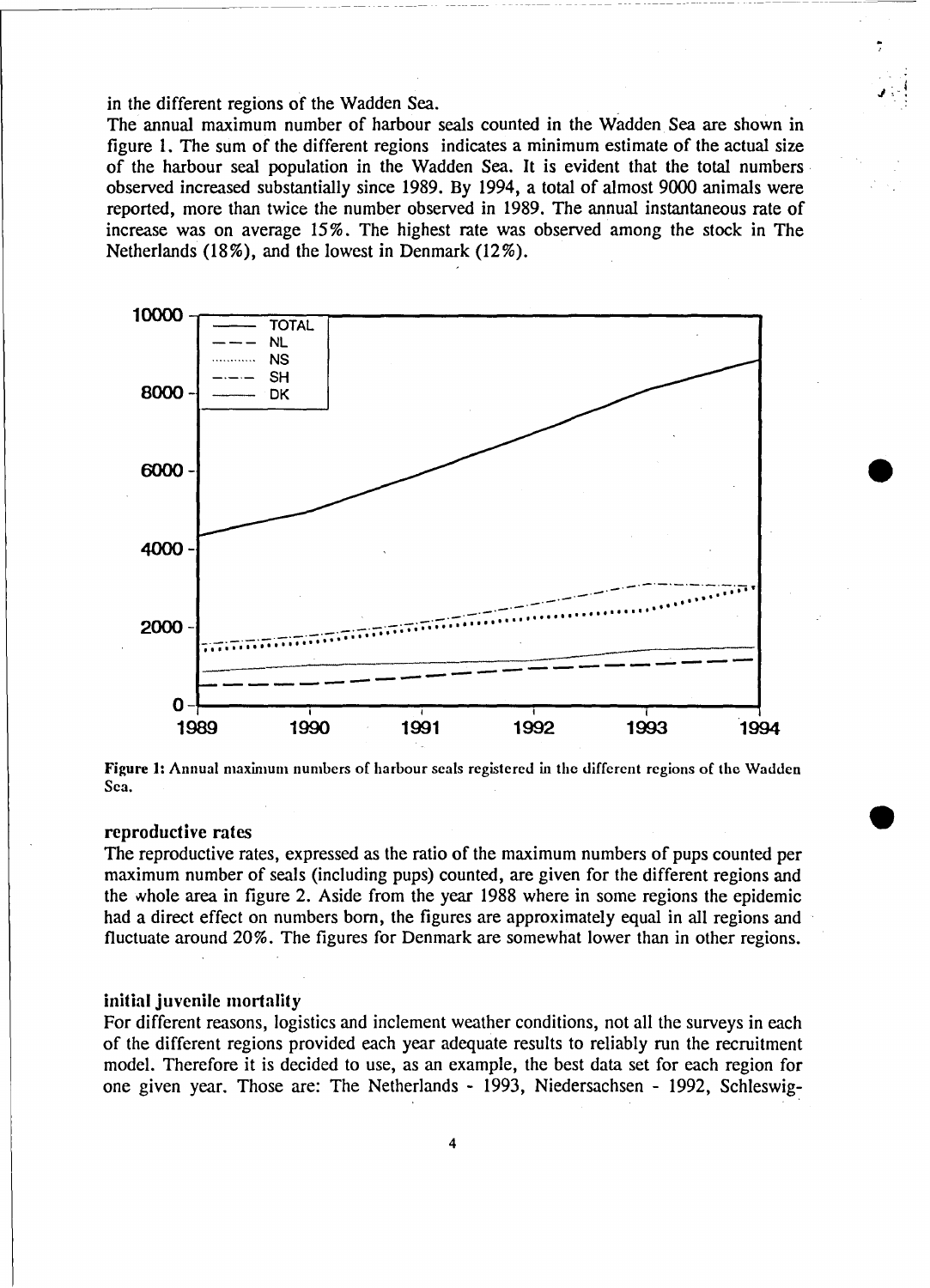# Holstein - 1994, Denmark - 1993.

•

**•** 

These are complemented by data for the total Wadden Sea in the years 1993 and 1994. The results are shown in figure 3. The corresponding data on length of the whelping period, relative mortality and initial juvenile mortality are given in Table 1.



Figure 2: Percentage of pups from maximum numbers of harbour seals (including pups) in the different regions of the Wadden Sea.

| Area, year |        |           | ΣM   |
|------------|--------|-----------|------|
|            | (days) | $(day-1)$ | $\%$ |

| Table 1. Length of whelping period (l,); rel. mortality rates (M); initial juvenile mortality in the       |
|------------------------------------------------------------------------------------------------------------|
| first seven weeks after the start of whelping $(EM)$ ; in different years for the seal stocks in different |
| regions and for the population in the entire area.                                                         |

| нтеа, уеат      | (days) | IVI.<br>$(\text{day}^1)$ | LМ<br>(%) |  |
|-----------------|--------|--------------------------|-----------|--|
| <b>NL 1993</b>  | 37     | 0.022                    | 33        |  |
| NS 1992         | 35     | 0.024                    | 36        |  |
| SH 1994         | 37     | 0.020                    | 31        |  |
| DK 1993         | 34     | 0.024                    | 37        |  |
| Wadden Sea 1993 | 44     | 0.020                    | 34        |  |
| Wadden Sea 1994 | 44     | 0.020                    | 34        |  |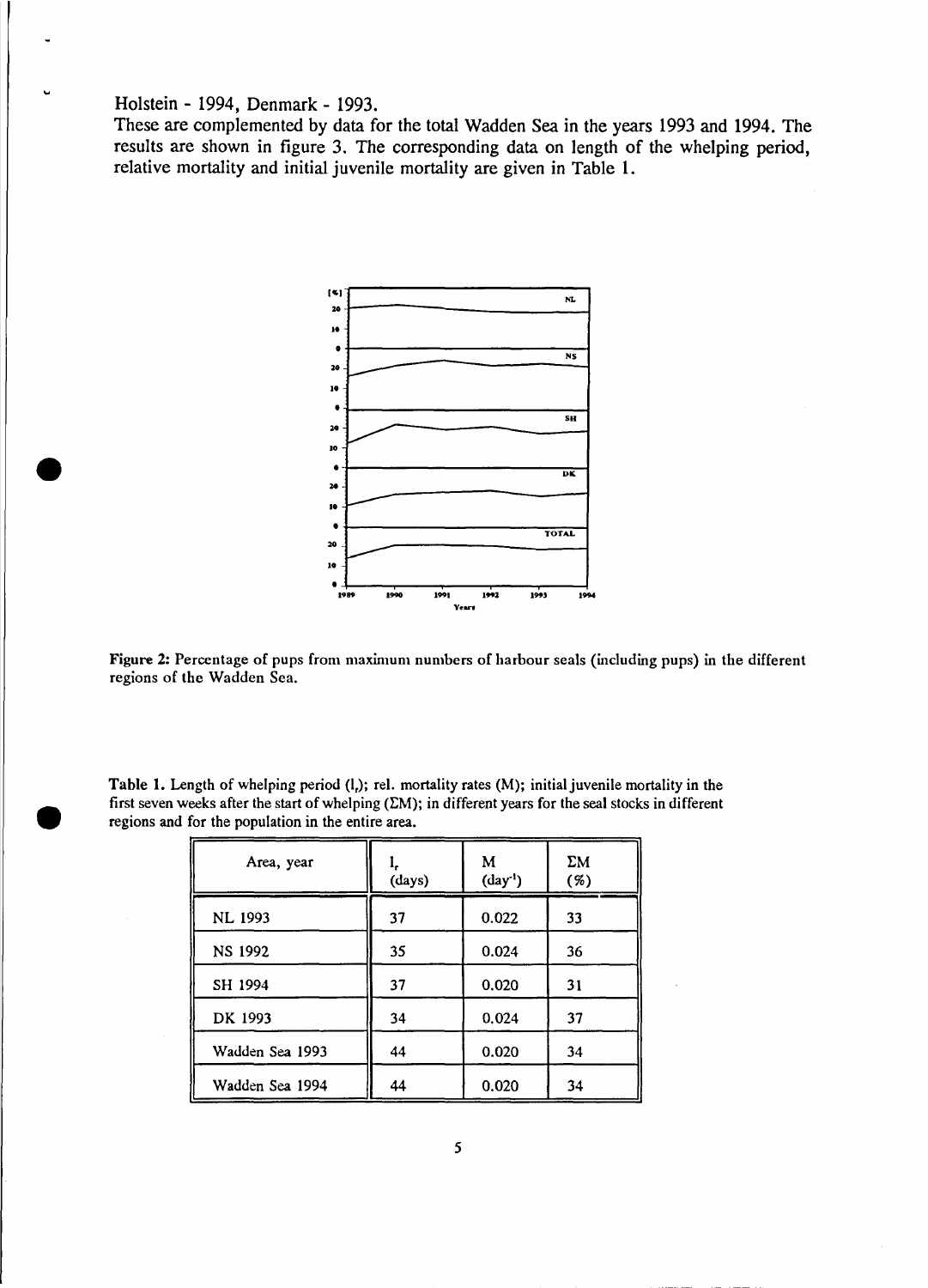# DISCUSSION

# population dcvclopmcnt

During the study period the maximum number of harbour seals observed in the Wadden Sea more than doubled, from initially 4400 in 1989 to 8882 in 1994. The annual instantaneous rate of increase was on average 15%. The highest rate was observed among the stock in The Netherlands (18%), and the lowest in Denmark, where it was 12%.

After the virus epidemie in 1988, which affected all European harbour seal populations, different annual rates of increase were observed: Heide-Jorgensen er *al.* 1992 reported in the Skagerrak / Kattegat ca. 8% and in the Wash the population increased only by a few percent annually.

Among the harbour seal population of the Wadden Sea, such a high rate of increase was not observed before. After a similarly low population status during the late 1970's, the entire population increased only at 9% per year, despite full protection from hunting (Reijnders er *al.* 1990). This increase was different in the several subpopulations, 12% in Denamrk (Tougaard 1989, Bøgebjerg *et al.* 1991), 8% in Schleswig-Holstein, 7% in Niedersachsen and 8% in The Netherlands.

# reproductive rates

Before the epidemie substantial differences in reproductive rates were persistent among the different areas of the Wadden Sea, ranging from 12% in The Netherlands to 22% in Schleswig-Holstein. In recent years pup percentages are more close.

Especially in The Netherlands the reproductive rate is significantly higher than before. This holds, but to a lesser extent, also for Niedersachsen. An explanation might be that a selective mortality oceurred during the epidemie. The data eollected by the project participants on animals found dead during the epizootie, do for most regions not indicate a sex-specifie mortality besides for Denamrk where 65% of all dead seals were males. Apart from a high mortality of the yearclass 1988, neither an agegroup-specific mortality is assumed as *e.g.* illustrated by Schwarz & Heidemann (1994). However, that does not preclude the possibility that amongst the adult females, the animals which died were predominantly those not reproducing due to impairment by pollution (Reijnders 1986). During the harbour seal epizootie in the North Sea, high mortalities were observed in the colonies in which pollutant . • levels were higher (Hall et al. 1992, Simmonds et al. 1993). Given these findings and the fact that pup production was too low in The Netherlands and in Niedersachsen and pupping and lactation are considered an important route to excrete contaminant residue levels, it is postulated that the epidemie might have been selective for nonbreeding adult females. This is supported by the observation that also an absolute improvement of pup production occurred. Even if the size of the largely killed yearclass 1988 is taken into account, more pups are born with the same number of animals in the post-epizootie years compared with the pre-epizootic period.

As the first yearclass was almost totally lost during the epidemie, the improved reproductive rate could be partly of an arithmetical nature since the denominator in the division is smaller than before. However, that contribution can only be marginal. Before the epidemic, the 1 year old animals would constitute 9-10% of the population and that missing compartment only brings pup production up by  $\leq$  2%. The pup percentages are expected to level off within a few years because of gradual changes in the population structure, in particular an

6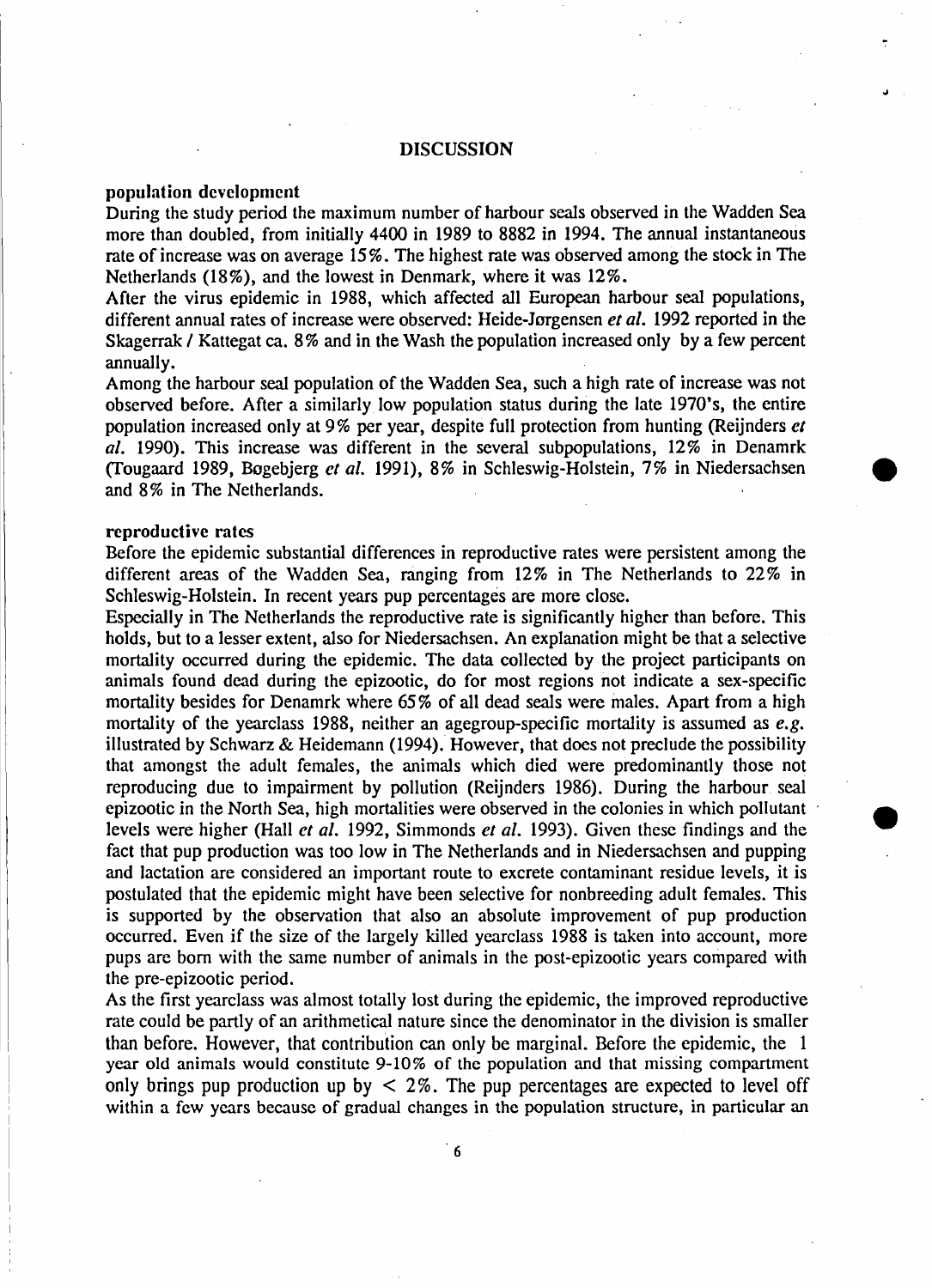increase in the proportion of immature animals. When these ageclasses enter the reproductive segment of the population, pup percentages might either increase or decrease further, depending on the levels exposure of these animals to environmental pollutants causing reproductive failure.

------------------

# initial juvenile mortality

**•** 

The simulation model is based on the assumption that the births are normally distributed over the whelping season. The data points on the right side of the curves (the end of the whelping season) fit less accurately the curves than the data points in the left side (the beginning of the whelping season). This is due to the stronger influence of mortality and furthermore there is a larger possibility to underestimate the number of pups due to changes in haul-out behaviour and dispersal during the second part of the whelping period. However, the fit is considered good enough to conclude that the distribution of births is in agreement with the provision to follow a Gaussian frequency distribution. The recruitment curves are based on: 1) the assumption about normal distribution of whelping; 2) a limited set of available data points; 3) estimates for the length of the reproduction period.

Although the method is not particularly sensitive to small changes in the these parameters, it is emphasized that the outcome should be used tentatively.



Figure 3: Number of pups counted during the aerial surveys (left hand diagrams) and recruitment curves based on the recruitment model calculations (right hand diagrams). Full line  $=$  number of pups born; dotted line  $=$  number of surviving pups; dashed line observable number of pups;  $*$  aerial survey data.

7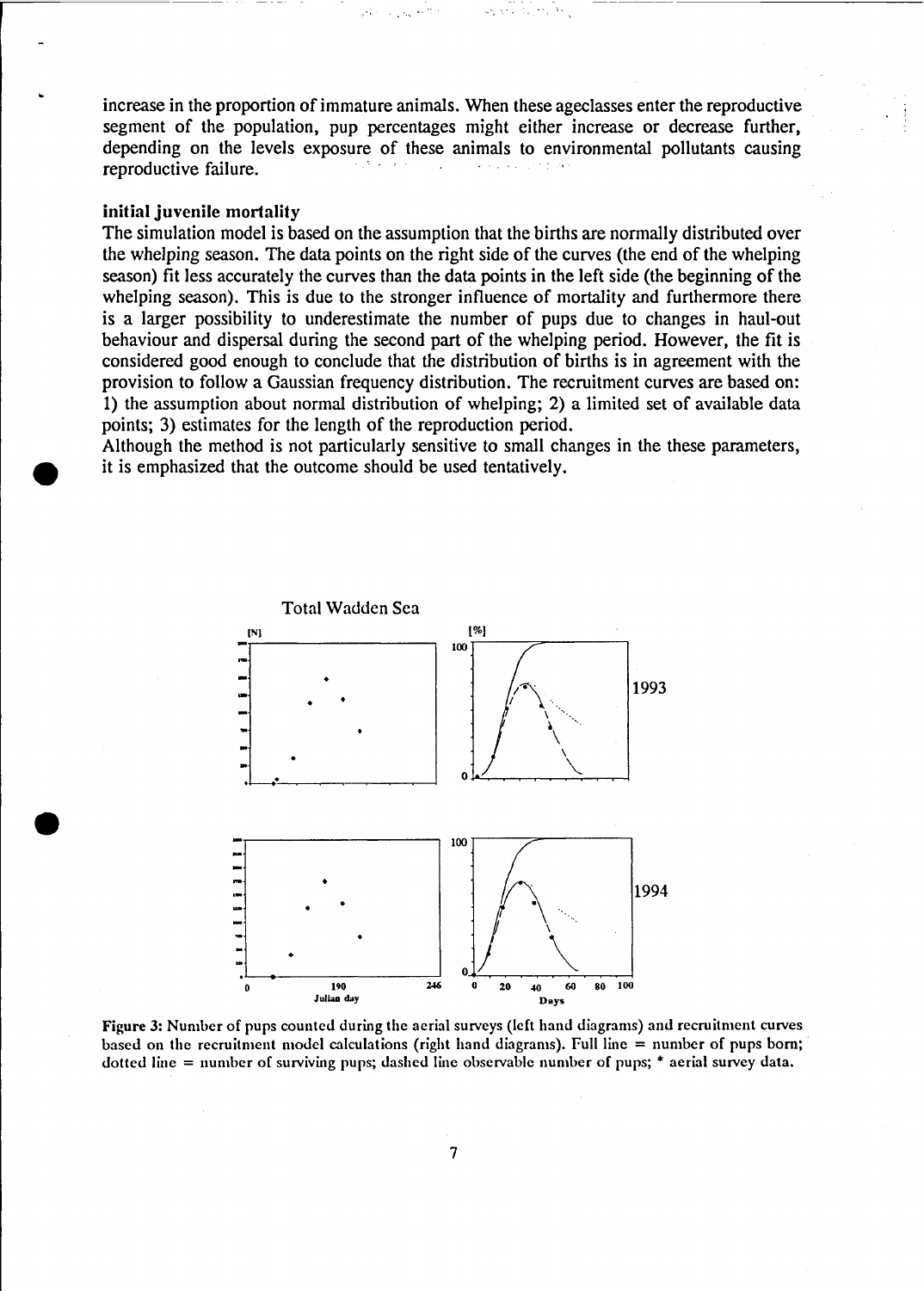

Figure 3: continued.

It appears that there is little variation in the mortality rates between the different areas as well as between each of the areas and the total Wadden Sea. On average, the initial juvenile mortality - up to 7 weeks after the start of the whelping season - amounts to approximately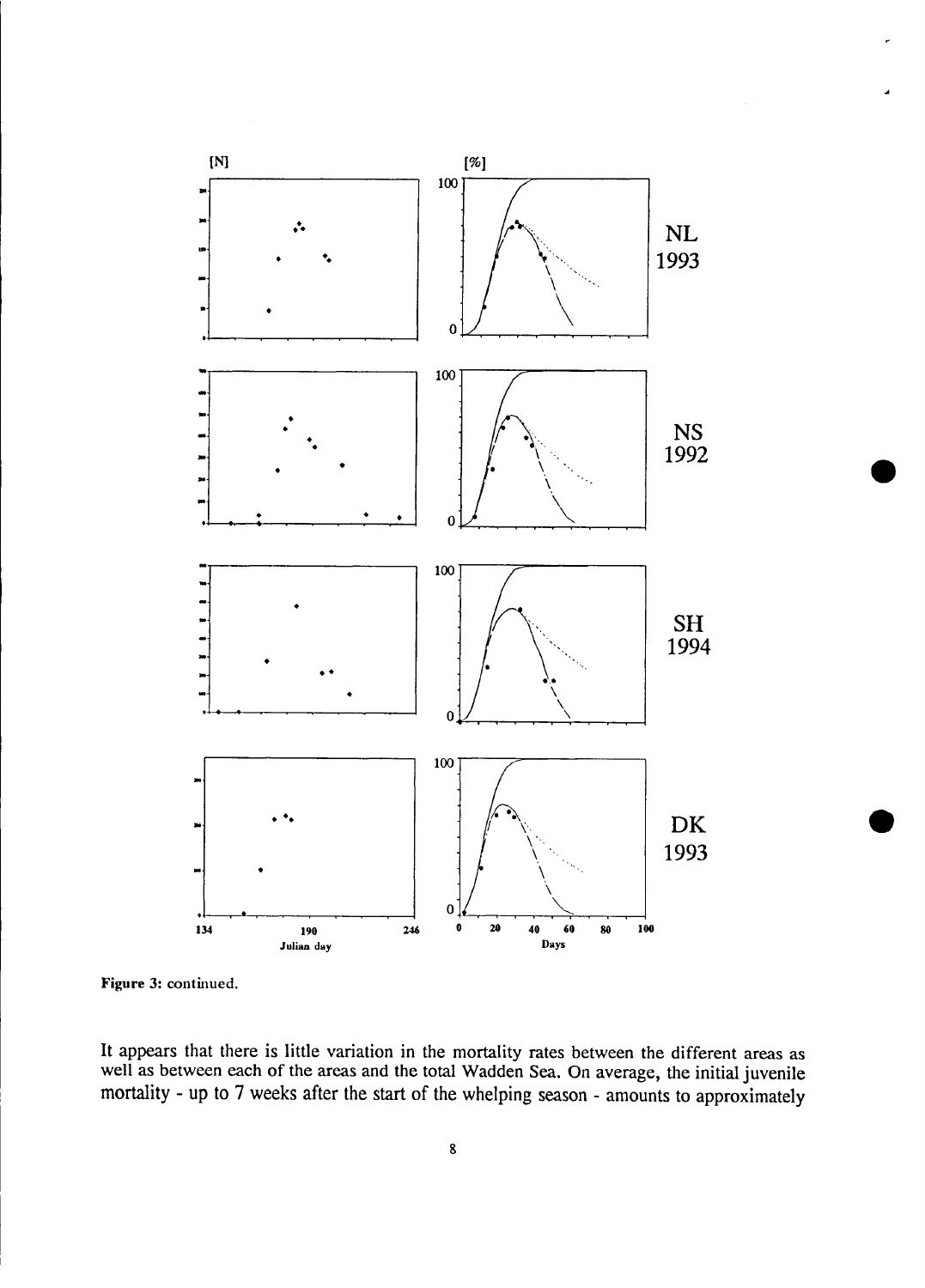34%. Given an unknown additional mortaIity during the rest of their first year, compared with data from other harbour seal populations presumably around 7%, it is assumed that the first year mortality in the harbour seal population in the Wadden Sea is around 40% nowadays. Drescher (1979) and Reijnders (1978) estimated first year mortality in the 1970s . to be 55-60%. Dreschers calculations were not based on the recruitment model and he found a post-breeding first year mortality of around 20%. If the data from the 1970s are applied in the revised model, the initial juvenile mortaIity does not diverge from the present one. However, when the 20% post-breeding mortality is added, the overall first year mortality in the 1970s amounts to 55%. This does concur with Dreschers independently obtained figure. Reijnders (1978) probably underestimated post-breeding mortality. This implies that the present post-epizootie first year mortality is considerably lower compared with the 1970s. However, it is still higher than in other harbour seal populations. For the Swedish westcoast, Härkönen (1987) assumes 30-35%, Bigg (1969) quotes 25% for British Columbia and Boulva (1973) reports 25% for Sable Island (east Canada). It is possible that disturbance might contribute to the comparatively high mortality among harbour seals in the Wadden Sea (Drescher 1979; Reijnders *er al.* 1981; Vogel 1994; ßrasseur & Reijnders 1994).

### prospects

.. .'

•

•<br>●

•

It is emphasized that the population is recovering weIl, however its present size ( nearly 9000 in 1994) is still only one quarter of the estimated reference figure (Reijnders 1992). Whether it will continue to recover at its present rate will depend on the pressure of environmental conditions, such as pollution and disturbance, whilst an eventual reeurrent flickering of the epidemie can not be excluded either.

#### REFERENCES

B1GG, M.A. 1969. The harbour seal in british Columbia. Fish. Res. Dd. Can. Dull. 172.

- DOULVA, J. 1973. Tbe harbour seal (Phoca vitulina concolor) in eastem Canada. Dalhousie Univ., Nat. Lib. Ottawa, Canada: 1-134 (thcsis).
- BOGEBJERG, E., S. TOUGAARD, J. MADSEN & N. NORGAARD 1991. Status of the harbour seal *Phoca vitulina* in the Danish watcrs, 1976-1989, and short tcrm cffeets of the epidemie in 1988. Dan. Rev. Game Dio!. 14: 1·16.
- DRASSEUR, S.M.J.M. & P.J.II. REIJNDERS, 1994. Invlocd van diverse vcrstoringsbronncn op het gcdrag en habitatgebruik van gewone zeehonden: consequenties voor de inrichting van het gebied. IBN-rapport 113.
- COMMON WADDEN SEA SECRETARIAT, 1992. Sixth trilateral Govemmental Wadden Sea Conference, 1991. Ministerial Deelaration - Seal Conservation and Managemcnt Plan - Memorandum of Intcnd - Assessment Rcport. Wilhelmshaven. pp. 55.
- DRESCHER, H.E. 1979. Biologie, Ökologie und Schutz dcr Seehunde im schlcswig-holstcinischen Wattenmeer. Deitr. Wildbio!. Meldorf 1. 73 p.
- FRANSZ, H.G. 1979. Estimation of birth rate and juvenile mortality from observed numbers of juveniles in a mammal population with normally dispersed reproduction. Ecol. Model. 7: 125-133.
- FRANSZ, H.G. & P.J.H. REIJNDERS 1978. Estimation of birth rate and juvenile mortality from observed numbers of juvcniles in a seal population with normally dispcrsed reproduction. ICES C.M 1978/n:7.
- HÄRKÖNEN, T. 1987. Feeding ecology and population dynamics of the harbour seal (Phoca vitulina) in Kattegat-Skagerrak. Thcsis Univ. Götcborg, Swcdcn.

9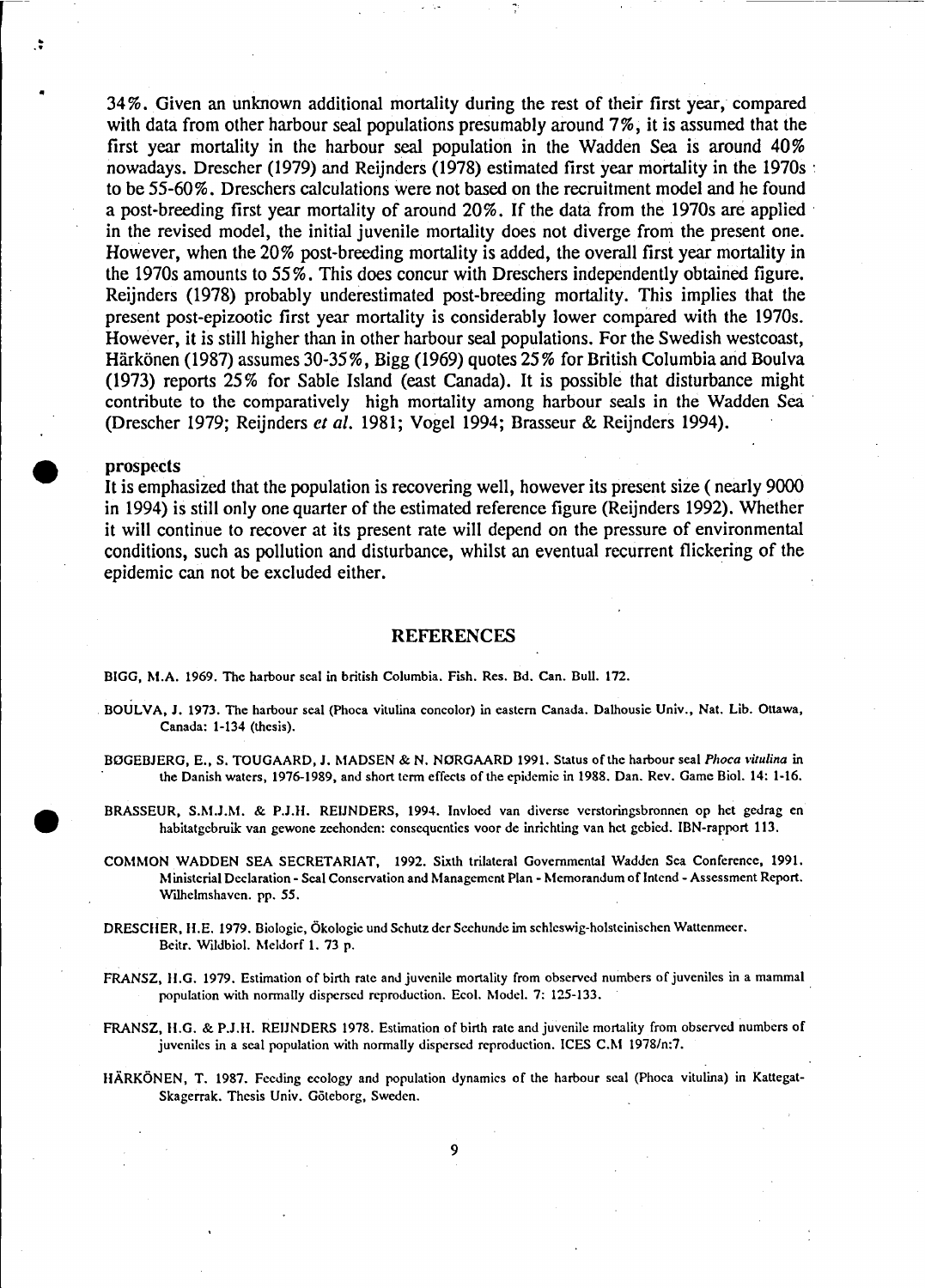HALL, A., R.J. LAWS, D.E. WELLS, J. HARWOOD, H. ROSS, S. KENNEDY, C.R. ALLCHIN, L.A. CAMPBELL & P.P. POMEROY 1992. Organochlorine levels in common seals *(Phoca vitulina)* which were victims and survivors of the 1988 distemper epizootie. Sei. tot. Environm. 115: 145-162.

..

•

•

- HEIDE-J0RGENSEN, M.P., T. HÄRKÖNEN & P. ABERG 1992. Long-term effects ofepizootie in harbor seals in the Kattegat-Skagerrak and adjacent areas. Ambio 21: 511-516.
- REIJNDERS, P.l.H. 1978. Recruitment in the harbour seal (Phoca vitulina) population in the Duteh Wadden Sea. Neth. 1. Sea Res. 12: 164-179.
- REIJNDERS, P.J.H. 1986. Reproductive failure in common seals feeding on fish from polluted coastal waters. Nature 324: 456-457.
- REIJNDERS, P.J.H., H.E. DRESCHER, J.L. VAN HAAFTEN, E. BØGEBJERG HANSEN & S. TOUGAARD 1981. Population dynamics of the harbour seal in the Wadden Sea. In: P.J.H. REIJNDERS & W.J. WOLFF (eds), Marine mammals of the Wadden Sea. BaIkema, Rotterdam; 19-32.
- REIJNDERS, P.J.H., E.H. RIES & I.M. TRAUT 1990. Robbenbestände. In: J.L. Lozán, W. Lenz, E. Rachor, B. Watermann & H. v. Westernhagen (eds), Warnsignale aus der Nordsee. Paul Parey, Berlin; 320-324.
- REIJNDERS, P.J.H. 1992. Retrospective population analysis and related future management perspectives for the harbour seal Phoca vitulina in the Wadden Sea. Neth. Inst. Sea Res. Spee. Pub!. Ser.20:193-197.
- SIMMONDS, M., P. JOHNSTON & M.C. FRENCH 1993. Organochlorine and mercury contamination in UK seals. Vet. Rec. 20: 291-295.
- SCHWARZ, J. & G. HEIDEMANN 1994. Zum Status der Bestände der Seehund- und Kegelrobbenpopulationen im Wattenmeer. In: J.L. Lozán, E. Rachor, K. Reise, H. v. Westernhagen & W. Lenz (eds); Warnsignale aus dem Wattenmeer. Blackwell Wissensehaftsverlag, GmbH, Berlin; 296-303.
- TOUGAARD, S. 1989. Monitoring the seal (Phoea vitulina) in the Danish Wadden Sea. Helgo!. Meeresunters. 43: 347- 356.
- VOGEL, S. 1994. Ausmaß und Auswirkungen von Störungen auf Seehunde. In J.L. Lozan,E. Raehor, K. Reise, H. V. Westernhagen & W. Lenz (eds); Warnsignale aus dem Wattenmeer. Blackwell Wissenschaftsverlag, GmbH, Berlin; 303-308.